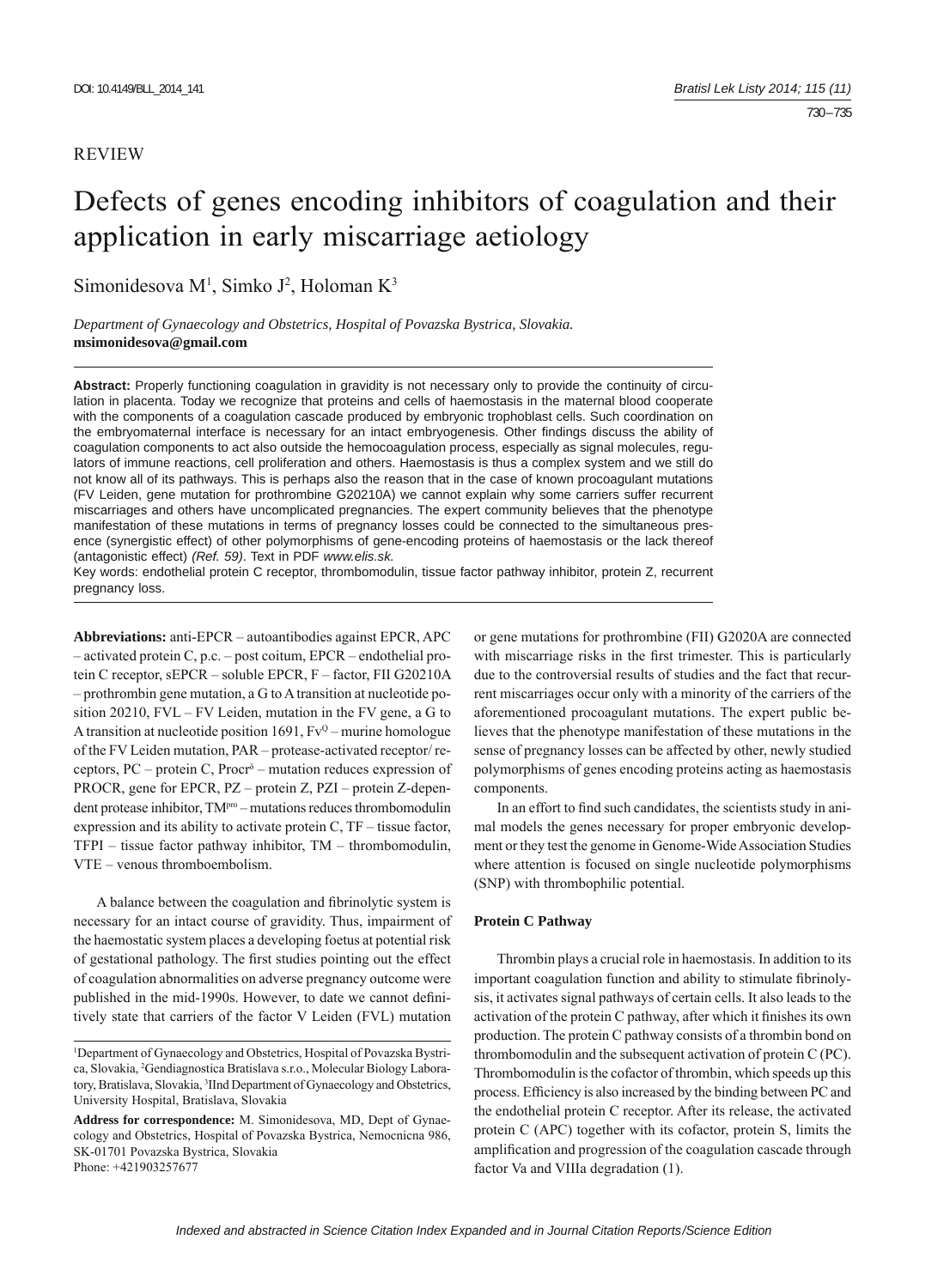#### **Protease-activated receptors**

Thrombin produces its effect on cells (thrombocytes, endothelial cells, trophoblast, inflammatory cells, and others) through protease-activated receptors (PAR) (2, 3). By bonding on the thrombocytes PAR, thrombin stimulates their secretion and aggregation. Mammal genome encodes four types of PAR (PAR1-PAR4); PAR2 is the only type that is not thrombin-activated. Human thrombocytes express PAR1 and PAR4 and mice thrombocytes express PAR3 and PAR4. While a low thrombin level is sufficient for PAR1 activation, PAR4 requires a high concentration (3). It has been proved that activated protein C is able to activate PAR1 on endothelial cells (4), which is probably one of the pathways of APC-mediated protective effect on endothelium. The potency of APC for PAR1 cleavage is approximately  $10<sup>3</sup>$ -10<sup>4</sup>-fold lower than thrombin; in other words, APC is a weak antagonist of PAR1 in comparison with thrombin (5). Thrombin itself is necessary for the presence of APC; therefore it was not clear why by the splitting of PAR1 elicits proinflammatory response, while by the activation of protein C has an opposed, protective effect on endothelium. It is assumed that in a physiologically quiescent state the high affinity of thrombin to thrombomodulin leads to a thrombin bond that is unable to activate PAR1. Simultaneously, the thrombin-TM complex activates the protein C pathway, which results in the APC splitting of PAR1 but with a potency that is distinctively lower than thrombin, by means of which the entire process has an ultimately protective effect. The basis for this is the presence of all three receptors adjacently in a cell membrane (6).

#### **Polymorphisms in the endothelial protein C receptor gene**

Endothelial protein C receptor (EPCR) is a type I transmembrane receptor that is particularly present on endothelial cells of large blood vessels and the placenta. Structurally shares homology with the proteins of major histocompatibility class I (7, 8, 9). It is one of the inhibitors of coagulation in the protein C pathway. It amplifies PC activation by its ability to bind to the protein  $C$ , which helps to orient protein C to the thrombin-thrombomodulin activation complex (1). It has been demonstrated that EPCR also serves as a cellular binding site for FVII/FVIIa. The FVIIa-EPCR bond inhibits FVIIa coagulation activity and facilitates the elimination of FVII from the endothelium through endocytosis (10). In addition to the cellular form bound to the endothelium, EPCR is also present as a circulating, soluble form. Soluble EPCR (sEP-CR) is released from the endothelium by the proteolytic cleavage of endothelial protein C receptor by metalloprotease with a loss of 4kDA part of molecule (11). It is naturally present in human plasma with an approximate concentration of 100ng/ml. Its level rises in the event of a systemic inflammation  $(12)$ . It binds to PC and APC with the same affinity as EPCR  $(11)$ , and it blocks the activation of protein C and the anticoagulation activity of APC (13). Thus, sEPCR has a predominantly procoagulant effect (14).

The human gene for EPCR, known as the PROCR gene, is localized on chromosome 20q11.2 (15). Its mutation, which causes a loss of function and drop of EPCR activity level on the membranes,

should lead to a reduction of the anticoagulation effect with an acceleration of the risk of thrombosis and an impairment of the EPCR dependant processes. The disruption of the PROCR gene in murine embryonic stem cells resulted in the complete lethality of embryos with both defective alleles of PROCR (EPCR<sup>-/−</sup> embryos) prior to embryonic day 10.5. The absence of EPCR production by giant trophoblast cells probably determined the fibrin depositions in their surroundings, which indicated thrombosis on the embryomaternal interface as the cause of the uniform lethality of the embryos. If low-molecular heparin was delivered to heterozygous mother mice  $(EPCR^{+/-})$  the fibrin deposition did not develop around the embryos. In spite of this, only approximately 25 % of EPCR−/<sup>−</sup> embryos survived the stage, in which they originally used to die out. It means that thrombosis is not the only cause of death for embryos. No EPCR−/<sup>−</sup> embryo survived beyond embryonic day 15.5. If embryos were cultivated *in vitro* from embryonic day 7.5 without placentas in the course of four days; their development was uninterrupted at embryonic day 10.5. The study revealed the information on the necessity of EPCR for a correct placenta functioning and development, the prevention of thrombosis on the fetomaternal interface, the correct course of interaction between mother and embryo, probably the importance of EPCR also for the regulation of other processes (such as immune reactions), and in a later stage of embryogenesis the fact that its expression is irreplaceable in the foetus' development of a vascular system. In the event of a reduced EPCR (EPCR<sup>+/-)</sup> activity, the development of embryos was normal and the mouse did not show any postnatal thrombotic complications (9)*.*

Complete EPCR deficiency among humans has not been described. Several polymorphisms affecting EPCR activity were identified within the framework of human PROCR. Four haplotypes are most frequent in Caucasians (14). Three haplotypes (A1, A2, A4) are determined by the presence of rare alleles containing single nucleotide polymorphisms, which are haplotype specific. Haplotype A2 consists of common alleles of all haplotype specific SNP  $(16)$ .

Haplotype 1 (A1), marked by the presence of allele G4678C, in homozygous form leads to an increased activated protein C (APC) level, which is related to the described reduced risk of venous thromboembolism (17). The A4600G allele characterizes haplotype 3 (A3). This is associated with an increased plasmatic concentration of soluble EPCR (sEPCR) (18). In the case of this polymorphism, a higher share of sEPCR is probably determined by a conformation change in the EPCR molecule due to the amino acid change (Ser219Gly) and its subsequent enhanced susceptibility to metalloproteolytical splitting (16). Because sEPCR has a particularly procoagulant effect, we could expect an accelerated risk of venous thromboembolism (VTE) from increased rates of soluble EPCR in comparison to cellular EPCR. The thrombophilic potential of haplotype A3 however remains controversial. Medina et al (2004) confirmed an increased sEPCR load with the A3 haplotype, but they did not detect any increased risk of thrombosis (17). In the study population of Uitte de Willige et al (2004), the sEPCR level did not correlate with the level of thrombosis risk, but low levels were connected with a reduced incidence of VTE.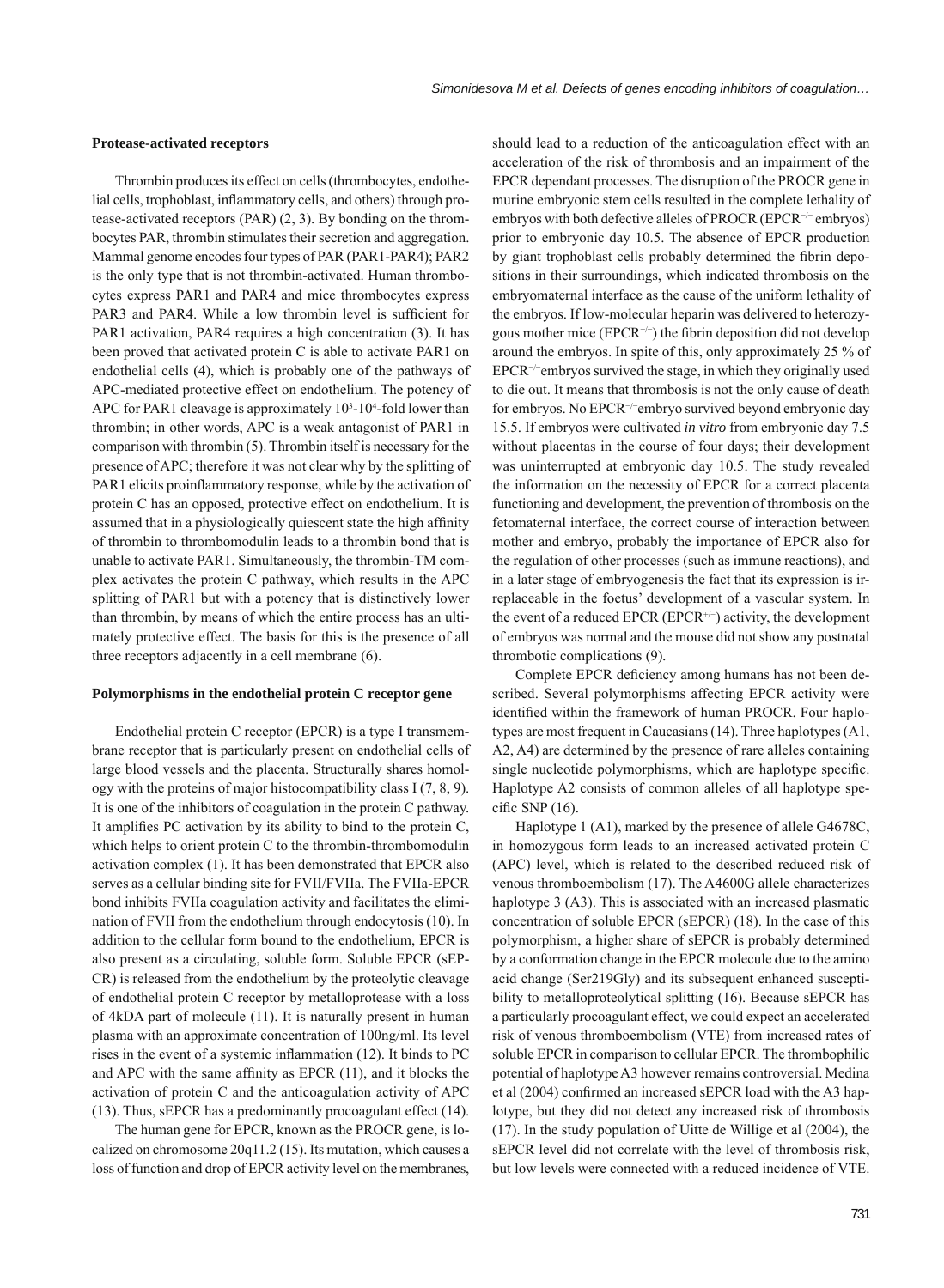## 730 – 735

Polymorphism 4 (A4) with a G3811A allele was described as a factor that slightly increases the risk of VTE (16).

Thus, no definite clinical effect of the abovementioned EPCR gene polymorphisms on haemostasis has been proved. However, their importance probably lies in their ability to modulate the phenotype expression of known thrombophilic mutations (FV Leiden, FII G20210A). In the study by Medina et al (2005), the presence of the A1 allele in FVL carriers significantly reduced the VTE risk  $(p = 0.002)$  (19). Navarro et al (2008) proved that the polymorphism of the A3 gene for EPCR was associated with an elevated VTE risk among carriers of the G20210A allele for prothrombin. Moreover, FII 620210A carriers with the A3 allele developed the first episode of VTE at an earlier age than carriers of the unaffected allele (18).

Neither the isolated haplotype A1 nor A3 showed an association with recurrent miscarriages in the study of similarly affected couples (20). However, it was demonstrated that the A1 haplotype reduced the risk by more than a half of recurrent miscarriage in the first trimester among patients with  $FVL(21)$ .

Hurtado et al (2004) investigated the presence of antibodies against EPCR (anti-EPCR) among patients with antiphospholipid syndrome who had overcome venous and/or arterial thrombosis and patients with pregnancy loss after the  $10<sup>th</sup>$  week of gestation. Both groups showed significantly increased levels of anti-EPCR in comparison with the control population (22).

#### **Defects in the thrombomodulin gene**

Thrombomodulin (TM) is a transmembrane receptor that is located mainly on the luminal surface of endothelial cells of blood vessels (23). The thrombomodulin effect primarily occurs in the process of haemostasis as a protein C pathway anticoagulant, in which it functions as a thrombin receptor. Thus, through the bond on TM, thrombin loses its procoagulant activity and acquires a significantly increased ability to activate protein  $C(1.24)$ .

The predisposition for arterial thrombosis was more often seen in cases of polymorphisms of thrombomodulin gene than in a similar disorder of the venous system (25–30).

Severe thrombomodulin deficiencies are incompatible with life (31). Healy et al (1995) studied the impact of the disruption of the thrombomodulin mice gene in embryonic stem cells producing TM deficiency. The outcome of the heterozygous genotype  $(TM^{+/-})$ was a 50 % reduction of thrombomodulin activity, which however was not manifested through thrombotic phenotype. Homozygous embryos (TM−/<sup>−</sup> ) died out before embryonic day 9.5 (32).

Isermann et al (2001) proved that the early lethality of TM−/<sup>−</sup> mice embryos is caused by impairment of the function of the early placenta (yolk sac placenta) due to a deficit of thrombomodulin production by giant trophoblastic cells and parietal endoderm. If they allowed its limited expression only in these non-endothelial extraembryonic cells, embryos survived day 8.5 post coitum (p.c.) and continued to develop normally. However, the TM deficit in the endothelium of embryonic blood vessels caused an excessive activation of the embryonic coagulation system and the development of a lethal consumptive coagulopathy, which was incompatible with a survival beyond day 16 p.c. Vascularization was not altered. Thus, thrombomodulin is not necessary for the morphogenesis of blood vessels, but for haemostasis control. Whereas in non-endothelial extraembryonic tissue, it is probably necessary for the limitation of thrombin production and thus the regulation of signal pathways (see further) and in the embryonic endothelium of blood vessels in an effort to prevent excessive blood coagulation (33).

The essence of the necessity of thrombomodulin production is the permanent activation of the coagulation cascade by tissue factor at the fetomaternal interface. Opposed to a mature vascular system, where the tissue factor production is limited to vessel damage, trophoblast constitutively express this initiator of coagulation (34, 35). Thus, without inhibitors of coagulation, the unregulated activation of the coagulation cascade at the fetomaternal interface would occur. Isermann et al (2003) found that the thrombomodulin deficit (TM<sup>-/−</sup>) in trophoblast cells of an embryo led to damage of the placental function in two ways. On one hand, the excessive triggering of blood coagulation caused a pathological increase in the amount of fibrin degradation products inducing the extinction of trophoblast cells. In the second pathomechanism, they anticipated that the thrombomodulin-protein C pathway protected the placenta by the controlled activation of protease-activated receptors (PAR) (34).

In a subsequent study, the team of Sood et al (2008) proved that PAR4 deficiency in the mother or the absence of maternal thrombocytes enabled approximately one third of TM−/<sup>−</sup> embryos to develop to term. This is probably based on the locally increased production of thrombin on the surface of the trophoblast due to the absence of TM, which through activation of PAR4 stimulates maternal thrombocytes. It is unclear how subsequently altered maternal plates caused the impairment of the placental function (35). There are hypotheses regarding the possible effect on the placental development by factors released from activated thrombocytes that affect angiogenesis (36) or modulating immune reactions. These studies demonstrate the ability of the fetal prothrombic state to influence the function of maternal thrombocytes to enable it to damage the placenta and the possibility of such mechanism being more essential in establishing embryonic lethality with TM<sup>-/−</sup> embryos as a fibrin formation. However, the activation of maternal thrombocytes only partially explains foetal losses in TM−/<sup>−</sup> embryos. Unfortunately, even the induced absence of PAR1 or PAR2 on the surface of foetal trophoblastic cells did not bring any explanation; it did not protect TM−/<sup>−</sup> embryos from loss (35). In all probability, there are several mechanisms that determine the loss of embryos due to the unregulated activation of coagulation. In addition to the production of fibrin degrading products and the ability of thrombin to activate its own or maternal PAR, there are other factors that must be identified.

Stortoni et al (2010) measured the expression of the gene for TM (thrombomodulin mRNA) in human placental tissue acquired from spontaneous recurrent miscarriages and voluntary abortions as a controls. The expression of thrombomodulin in placental tissue from spontaneous miscarriages was reduced by 45 % when compared to the control group (37).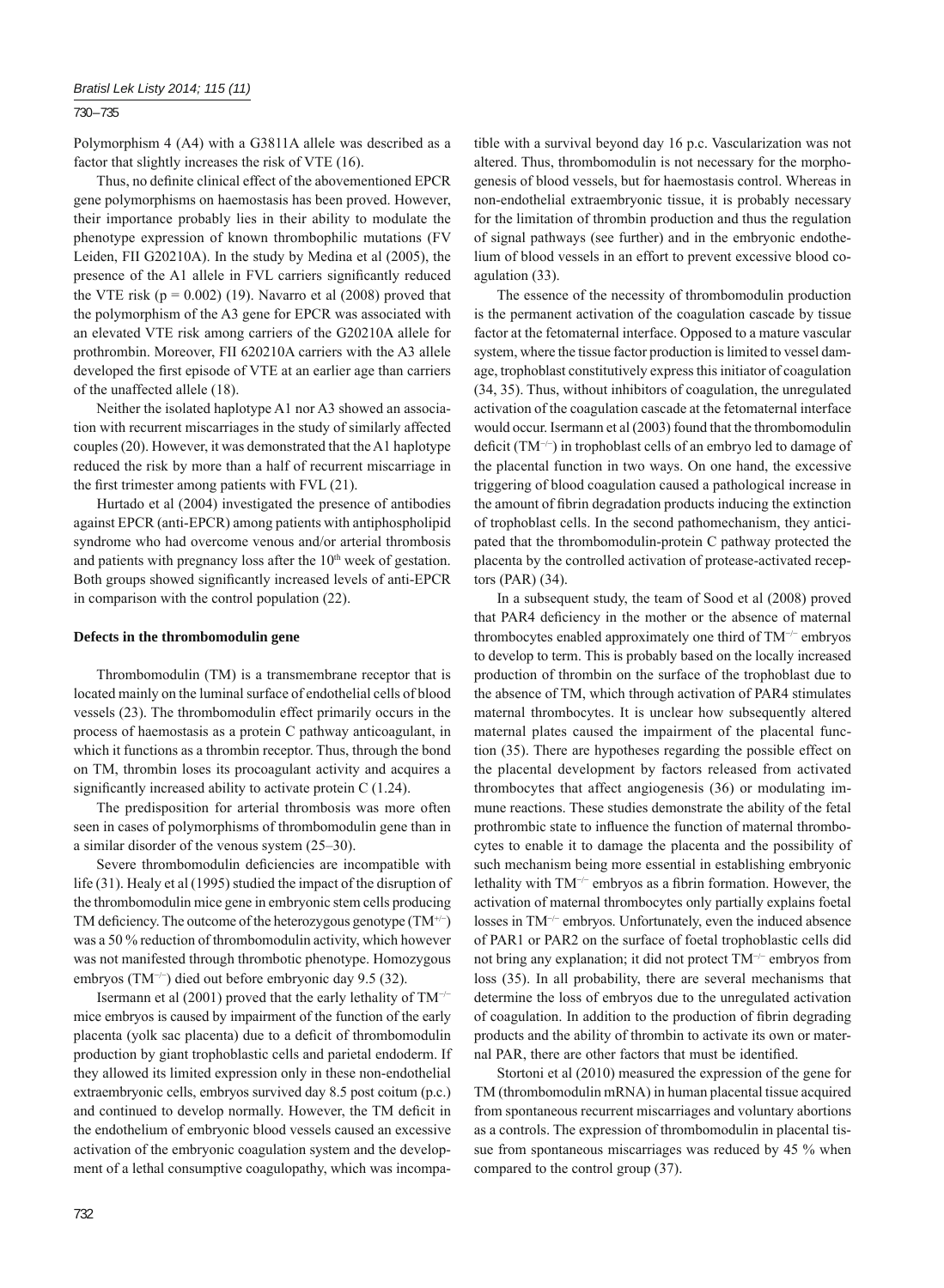#### **Defects in the tissue factor pathway inhibitor gene**

Tissue factor pathway inhibitor (TFPI) is another inhibitor of blood coagulation. It directly inhibits factor Xa and through FXa the complex initiating blood coagulation, tissue factor (TF)-factor VIIa (FVIIa) (38). TFPI is mainly produced by endothelium (2, 39) and predominantly remains bound to its surface (40). A small amount of TFPI is bound to thrombocytes; the rest circulates free in plasma or in 80 % as a complex with plasma lipoproteins. It seems that TFPI connected with lipoproteins has a weaker anticoagulant effect than free TFPI (41, 42). All of the aforementioned inhibitors of coagulation (EPCR, TM and TFPI) are also produced by human trophoblast cells (2).

Huang et al (1987), who examined the effect of the disruption of the exon 4 of TFPI gene encodes Kunitz domain-1 required for factor VIIa/tissue factor inhibition in mouse embryonic stem cells, demonstrated the participation of TFPI in embryogenesis. The complete deficiency of functional TFPI determined by the homozygous disruption of the TFPI gene (TFPI $_{K1}^{-/-}$ ) led to embryonic lethality between embryonic days 9.5 and 11.5 with the yolk sac haemorrhage in 60 % of cases; the rest died in a later gestation period, probably due to the uncontrolled origin of the FVIIa/TF complex with the development of consumptive coagulopathy and subsequent bleeding. Organogenesis was intact, which is evidence of the fact that TFPI is not necessary for the development of a specific tissue  $(43)$ .

The theory regarding the uncontrolled FVIIa/TF activation as the cause of embryonic lethality in the case of TFPI deficiency is confirmed by the outcomes of the genetically induced VII factor  $(44)$  and tissue factor deficiency  $(45)$ . Reduced FVII activity determined by its heterozygous or homozygous deficiency prevented TFPI−/<sup>−</sup> mice embryos from intrauterine lethality. The same result was achieved in the case of reduced TF expression.

Repeatedly, the elevated risk of thrombosis was expected due to TFPI reduction as the inhibitor of coagulation. However, the heterozygous state of TFPI (TFPI<sup>+/-</sup>) deficiency among mice revealed that even despite the 50 % reduction of TFPI activity no prothrombotic phenotype was observed (43). Yet, the simultaneous incidence of the heterozygous genotype for TFPI deficiency and the homozygous carriage of murine homologue of the FV Leiden mutation ( $FvL^{Q/Q}/TFPI^{+/-}$ ) in mouse embryo resulted in the almost complete postnatal mortality of such mice with an extensive deposition of fibrin in the liver, lungs and kidneys indicating disseminated thrombosis. Individuals with isolated homozygosity for FV Leiden developed normally with a rare incidence of spontaneous thrombosis. Based on the above facts, the reduction of TFPI activity does not have to be manifested in terms of thrombotic phenotype, but combined with other thrombophilic states it can accelerate the procoagulation potential in mice (46).

The combination of reduced TFPI activity and the reduction of expression and activity of another anticoagulation protein, thrombomodulin (TM<sup>pro</sup>), led to partial intrauterine lethality among mice embryos (TFPI<sup>+/-</sup>/TM<sup>pro/pro</sup>). The mortality rate among embryos' was significantly increased if the mother was a carrier of the TFPI<sup>+/-</sup>/TM<sup>pro/+</sup> or TFPI<sup>+/-</sup>/TM<sup>pro/pro</sup> genotype. This proves the pos-

sibility of the synergism of the maternal and embryonic prothrombotic genotype at embryomaternal interface, which consequently could be the cause of embryonic lethality in mice. An increased venous prothrombotic potential among TFPI+/<sup>−</sup> /TMpro/pro individuals surviving into adulthood was recorded (47).

The effect of reduced TFPI level in humans has yet to be precisely defined. The complete absence of TFPI was not observed (47), which can indicate an embryonic lethal phenotype as with mice. Human foetal cells (epithelial and endothelial tissue in particular) produce TFPI from the 8th week of gestation, the placenta (syncytiotrophoblast, cytotrophoblast, vascular endothelium and extravillous trophoblast) from the 10th week (48). White el al (2010) proved that TFPI fraction produced by endothelium and myelomonocytic cells has no effect on embryogenesis (49). Probably it is the trophoblast playing a crucial role by production of inhibitors of coagulation, by which it acquires abilities similar to endothelial cells in the sense of regulation of haemostasis at foetomaternal interface (2).

# **Impact of the combination of a prothrombotic genotype and gene defect of inhibitor of coagulation (thrombomodulin) in mother and foetus**

Sood et al (2007) studied the co-participation of the maternal and embryonic defects of haemostasis on the embryomaternal interface in the mouse model, and their impact on the fate of the embryo. Neither homozygosity for murine homologue of the FV Leiden ( $Fv^Q$ ), nor the isolated mutation of the gene for thrombomodulin leading to the reduction of its expression and ability to activate protein C (TM<sup>pro</sup>) affected fertility. However, their combination could lead to embryonic lethality depending on genotypes of the embryo and mother. For example, all  $Fv^{QQ}/TM^{propro}$  or  $Fv^{Q+}/$ TM<sup>propro</sup> embryos in Fv<sup>QQ</sup>/TM<sup>pro+</sup> mothers died out. Yet both embryonic genotypes were compatible with the embryo survival in mother suffering from  $Fv^{Q+}/TM$ <sup>propro</sup>mutations. This demonstrates that the phenotype expression of genetically determined defects of haemostasis can be determined by both, maternal and foetal genotype.

Embryonic lethality was not attributed to placental thrombosis, as could be expected based on the unregulated coagulation due to the absence of an inhibitor. Again, it was based on the impairment of placental morphogenesis mediated by the PAR4 receptordependant activation of maternal thrombocytes. As it has been proved, platelet depletion at embryonic day 7.5 or elimination of PAR4 receptor from the mother was able to reverse the unfavourable impact on the development of the embryo (36).

#### **Defects in protein Z gene**

Protein Z (PZ) is a K vitamin-dependant glycoprotein produced by the liver. As a cofactor, it has an anticoagulant effect in complex with a protein Z-dependent protease inhibitor (PZI), which binds and deactivates the Xa factor. PZI is able to inhibit FXa on its own, but the cooperation with PZ accelerates the inhibition by a thousand times (50, 51).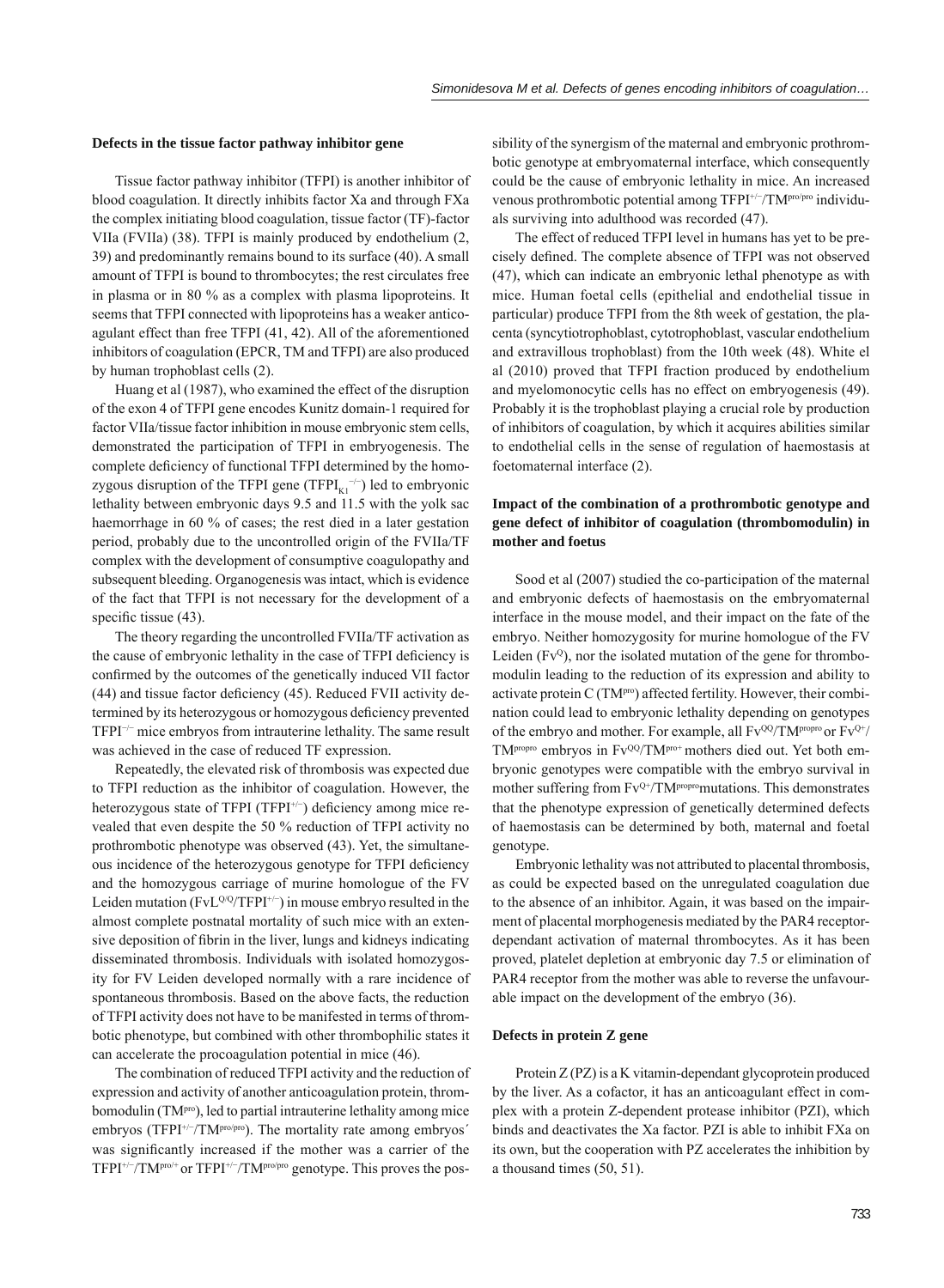730 – 735

In addition to the relation to the increased risk of thrombosis in the arterial or venous system  $(52–54)$ , we can also find studies that demonstrate the connection between the defects of protein Z gene or the presence of anti-Z antibodies with recurrent miscarriages.

Yin et al  $(2000)$  studied the results of protein Z deficiency in the case of the disruption of the PZ gene among mice. Isolated PZ deficiency (PZ<sup>-/-</sup>) did not manifest phenotypically and was compatible with normal survival. However, when combined with the homozygous genotype for murine homologue for the FV Leiden mutation  $(Fv^{Q/Q})$ , it caused intrauterine and perinatal thrombosis with consumptive coagulopathy, which led to almost total mortality. The extent of vascular thrombosis was reduced if only one Z protein allele was impaired ( $PZ^{+/-}/Fv^{Q/Q}$ ), or with the parallel presence of homozygous deficiency of protein Z and the heterozygous state for FV Leiden (PZ<sup>-/-</sup>/Fv<sup>Q/+)</sup> (55).

When studying the influence of protein Z deficiency on recurrent early miscarriages or foetal losses, a significant number of PZ deficiencies were observed in women with early pregnancy losses  $(p < 0.001)$  (56). It has been proven that antibodies against protein Z are also connected with recurrent miscarriages. Sater et al  $(2011)$  detected their significant increase among patients affected in such way in comparison with the control group  $(p < 0.001)$  (51).

When studying the effect of intron F G79A polymorphism in the protein Z gene on recurrent spontaneous miscarriages, Dossenbach-Glaninger et al (2008) described its protective effect and even the reduction of the risk when other genetically determined thrombophilia were simultaneously present (57). On the contrary, Topalidou et al (2009) did not find any significant difference in the incidence of the F79A allele in comparison with fertile women of the control group (58). Grandone et al (2008) recorded a significant connection between C G-42A gene variant of protein Z and foetal losses (59).

## **Conclusion**

It is probable that the haemostatic aetiology of recurrent miscarriages is complex and its expression requires a combination of specific defects with a synergic effect or conversely, the antagonistic effect of certain polymorphism may lead to phenotypic masking of other mutation. By revealing the ability of trophoblast cells to even produce the regulators of coagulation, the embryonic/foetal genotype also acts as an object of interest. The study of the genes encoding proteins of coagulant and fibrinolytic cascade and the mutual relations of their defects could be helpful in understanding how the congenital defects of haemostasis affect the early stage of pregnancy.

## **References**

**1. Dahlbäck B.** Blood coagulation and its regulation by anticoagulant pathways: genetic pathogenesis of bleeding and thrombotic diseases. J Intern Med 2005; 257 (3): 209–223.

**2. Sood R, Kalloway S, Mast AE, Hillard CJ, Weiler H.** Fetomaternal cross talk in the placental vascular bed: control of coagulation by trophoblast cells. Blood 2006; 107 (8): 3173–3180.

**3. Coughlin SR.** Protease-activated receptors in hemostasis, thrombosis and vascular biology. J Thromb Haemost 2005; 3 (8): 1800–1814.

**4. Riewald M, Petrovan RJ, Donner A, Mueller BM, Ruf W.** Activation of endothelial cell protease activated receptor 1 by the protein C pathway. Science 2002; 296 (5574): 1880–1882.

**5. Ludeman MJ, Kataoka H, Srinivasan Y, Esmon NL, Esmon CT, Coughlin SR.** PAR1 cleavage and signaling in response to activated protein C and thrombin. J Biol Chem 2005; 280 (13): 13122–13128.

**6. Bae JS, Yang L, Rezaie AR.** Receptors of the protein C activation and activated protein C signaling pathways are colocalized in lipid rafts of endothelial cells. Proc Natl Acad Sci USA 2007; 104 (8): 2867–2672.

**7. Fukudome K, Esmon CT.** Identification, cloning, and regulation of a novel endothelial cell protein C/activated protein C receptor. J Biol Chem 1994; 269 (42): 26486–26491.

**8. Laszik Z, Mitro A, Taylor FB Jr, Ferrell G, Esmon CT.** Human protein C receptor is present primarily on endothelium of large blood vessels: implications for the control of the protein C pathway. Circulation 1997; 96 (10): 3633–3640.

**9. Gu JM, Crawley JT, Ferrell G et al.** Disruption of the endothelial cell protein C receptor gene in mice causes placental thrombosis and early embryonic lethality. J Biol Chem 2002; 277 (45): 43335–43343.

**10. Ghosh S, Pendurthi UR, Steinoe A, Esmon CT, Rao LV.** Endothelial cell protein C receptor acts as a cellular receptor for factor VIIa on endothelium. J Biol Chem 2007; 282 (16): 11849–11857.

**11. Xu J, Qu D, Esmon NL, Esmon CT.** Metalloproteolytic release of endothelial cell protein C receptor. J Biol Chem 2000; 275 (8): 6038–6044.

**12. Kurosawa S, Stearns-Kurosawa DJ, Carson CW, D'Angelo A, Della Valle P, Esmon CT.** Plasma levels of endothelial cell protein C receptor are elevated in patients with sepsis and systemic lupus erythematosus: lack of correlation with thrombomodulin suggests involvement of different pathological processes. Blood 1998; 91 (2): 725–727.

**13. Liaw PC, Neuenschwander PF, Smirnov MD, Esmon CT.** Mechanisms by which soluble endothelial cell protein C receptor modulates protein C and activated protein C function. J Biol Chem 2000; 275 (8): 5447–5452.

**14. Gadrille S.** Endothelial cell protein and the risk of venous thrombosis. Haematologica 2008; 93 (6): 812–816.

**15. Simmonds RE, Lane DA.** Structural and functional implications of the intron/exon organization of the human endothelial cell protein C/activated protein C receptor (EPCR) gene: comparison with the structure of CD1/major histocompatibility complex alpha1 and alpha2 domains. Blood 1999; 94 (2): 632–641.

**16. Uitte de Willige S, van Marion V, Rosendaal FR, Vos HL, de Visser MCH, Bertina RM.** Haplotypes of the EPCR gene, plasma sEPCR levels and the risk of deep venous thrombosis. J Thromb Haemost 2004; 2 (8): 1305–1310.

**17. Medina P, Navarro S, Estellés A et al.** Contribution of polymorphisms in the endothelial protein C receptor gene to soluble endothelial protein C receptor and circulating activated protein C levels and thrombotic risk. Thromb Haemost 2004; 91 (5): 1305–1310.

**18. Navarro S, Medina P, Mira Y et al.** Haplotypes of the EPCR gene, prothrombin levels, and the risk of venous thrombosis in carriers of the prothrombin G20210A mutation. Haematologica 2008; 93 (6): 885–891.

19. Medina P, Navarro S, Estellés A, Vayá A, Bertina RM, España F. Influence of the 4600A/G and 4678 G/C polymorphisms in the endothelial protein C receptor (EPCR) gene on the risk of venous thromboembolism in carriers of factor V Leiden. Thromb Haemost 2005; 94 (2): 389–394.

**20. Kaare M, Ulander V-M, Painter JN, Ahvenainen T, Kaaja R, Aittomäki K.** Variations in the thrombomodulin and endothelial protein C receptor genes in couples with recurrent miscarriage. Hum Reprod 2007; 22 (3): 864–868.